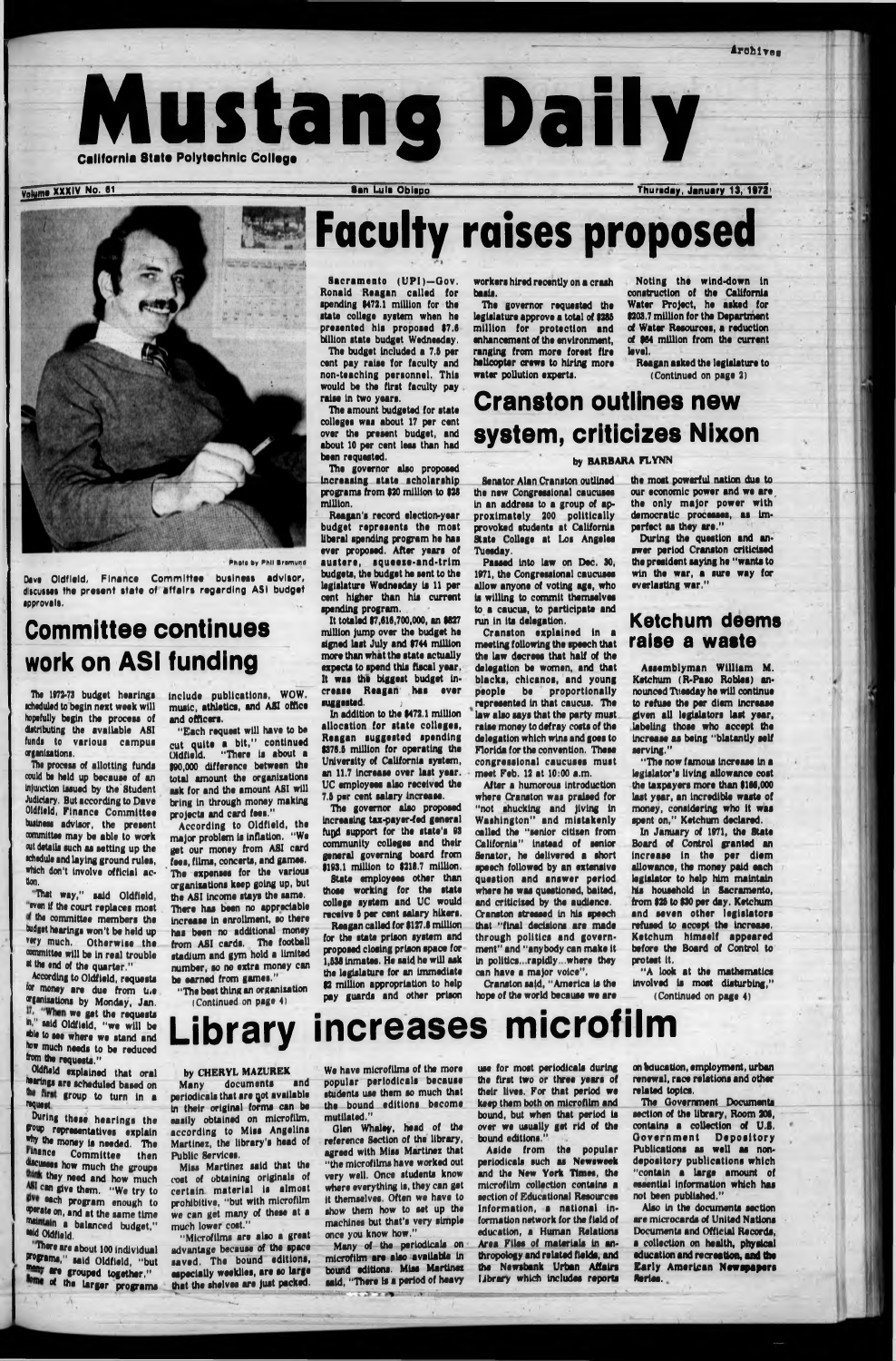#### Mustang Daily Thursday, January 13, 1972

# **Bddget strangles arts**

# Applications needed for five CUBG posts

#### Editor:

One of the most wasteful aspects of spending on this campus is practiced by the Athletic Department. This is just one In a hundred that the students of Cal Poly are being ripped off; sometimes in the ways they might not even expect.

Last year, the Athletic Department was allocated \$150,000 In the budget. Of that, football broke even, as did wrestling; but basketball, baseball and nearly ten other sports which didn't bring in any money caused debts of \$82,000. So, not only did the students pay for the orginal \$150,000 (less than last year's gate receipts), but they also paid for the \$82,000 debt. And when gate prices go up to attend various sports, you'll pay for that too.

Certain sports budget more than \$1,000 annually, and then return no funds. This money is used primarily for travel, and the teams still have to wind up

campus is a\* technical college. However, the Intellectual level of activities, with few exceptions, borders on the absurd. Films shown in the last week and those to come are fine, but this school needs more spending on it's liberal arts budget. This campus should.be known for it's Intellectual achievements as well as It's athletic ones, which, like the Pentagon, is swallowing money for ridiculous activities which other more necessary



The abortion debate has been argued and perhaps over-argued, but Mr. Bethel's reasoning still seems leas than convincing. He *\** writes that since embryos have never shown "the ability to think, love, choae, or take responsibility for their actions," that we may abort them as we please. Such inductive reasoning as this has

The reasons behind this particular article are simple: This



channels could and are dying for lack of funds.

Applications for membership on the College UjiJon Board of Governors will be available Jan. 17 according to Tony Turkovich, chairman of the board.

## Maybe embryos think

#### Editor:

The interview committee will consist of two representatives

from Student Affairs Council, om representativo fro... Student **Executive Cabinet; one** representative from the Activities Office, and the Associate Students, Inc., president or his dealeries.

Applications are due no late than Feb. 4. Those selected will be approved by the end of Winter Quarter and will begin their term at the end of Spring Quarter.

Who do we blame? Last year's SAC allocates the ASI funds that furnished the Athletic Department, and strangles liberal arts programs. When deciding the budget for 1972-1973, SAC should think very hard about the necessity of sixter comes by a signal month of February. There to be wasteful and overbudgeted T. W. Speers

> (Continued from page 1) approve a \$1.7 million budget for his office and submitted a \$35 million budget for the legislature itself. The request was \$32,000 higher than the current level for hte own office and represented a 8 per cent Increase for the law-



AAA Approved Major Credit Cards Heated Pool Cable TV & Phones Junction of Hwy 1 to 101 proven fallacious many times In the past.

For example, many hundreds of years ago Europeans believed that since all swans sighted in the past were white, then all swans actually were white. Yet we know now that all swans are not white.

The appointments; for two-year terms, will be made after applicants are interviewed during will be five openings on the board.

Therefore, we cannot presume inductively that embryos cannot love, think, etc. Since experience is not an infallible criterion for truth. Therefore, in order to preserve justice, mercy, and love in out world we must presume, although without proof, that these "potential" humans do, in fact, think, love, choose, and take responsibility. Abortion, hence is little better than well-intentioned murder.

As a doctor, I would hate to discover in the future that I had destroyed a human life because of well-intentioned, yet misconceived, ideas.

Kevin Statom

## Em bryos have childs rights

Editor:

Mr. Bethel suggests that because embryos are incapable of exhibiting actions whicn we consider characteristics of, or even prerequisites to being a person, that they therefore are not a not a person. Not being a person Justifies abortion by his logic.

considreed by the legislature, passed prior to a newly established June IS deadline, and implemented before the 1972-73 fiscal year begins July 1.

### **Mayor Lindsay** doing his Job

But If his standards were applied to a new born child, that child would also fail the test of being a person. It cannot talk, love, think, etc. It only exists like an animal. Yet we consider it immoral to kill children. Why? Because they have the potential for all of the human characteristics. In like manner does the embryo share the potential to being a human being. So also does it share moral wrong when it is killed.

On his only full day in the dty this week, Lindsay told a City Hall news conference: "1 know what it takes to run a city. Unless I take the battle to the steps ot congress and the stats house and whoever will listen, I am not doing my Job."

He denied his campaign was a violation of the city charter. "I'm the mayor 24 hours a day, seven days a week," said Lindsay, who just returned from five days of campaigning in Florida. He leaves Thursday for Boston

Lawrence Simlnski



Raises proposed.

makers.

In a proposed \$359,179 spending program for the Department of Agriculture, Reagan called for a stepped-up attack on the pink bollworm and the beet leafhopper and reduced the Woolly whitefly 46 uniformed California Highway Patrolmen for duty on new freeways at Bakersfield, San Jose,"and San Diego along with 45 control program by \$180,000. The governor proposed adding dispatchers, and clerks. The patrol would have a budget of \$133 million, an increase of \$3

million.

## Labor cuts commission

Washington (UPI)—Price control "watchdogs" from organised labor told the Price Commission chairman to his face Tuesday that he runs a "snow Job" operation which leaves the public unable to do anything about illegal price hikes-or even to know when they occur.

But C. Jackson Grayson Jr.', the professor who heads the price agency, gamely defended his



work as "firm, equitable and working"—but the victim of distorted publicity which buries its victories In the backpages of the financial press while headlining a few "Irrelevant" departures from its 2.5 per cent

The new budget must now be

| one way<br>EUROPE                   |                     |                    |                                                                    |  |
|-------------------------------------|---------------------|--------------------|--------------------------------------------------------------------|--|
|                                     | TIA 150 scens       |                    | \$149                                                              |  |
| round trip                          |                     |                    |                                                                    |  |
| <b>NEW YORK</b>                     |                     |                    |                                                                    |  |
| HANAI                               | $AA - 7.17.00$ 300  |                    | <sup>\$</sup> 156                                                  |  |
|                                     | FanAm 135 Seats.    |                    | '135                                                               |  |
| EURDPE I                            | TIA 150 scals       |                    | °279                                                               |  |
| CHICADO                             |                     |                    |                                                                    |  |
| TCK YD                              | DC-10 AA GO seats   |                    |                                                                    |  |
|                                     | CPA 75 Seats 1.1.1. |                    |                                                                    |  |
|                                     | Contact:            | RICHARD WARSINGER  |                                                                    |  |
|                                     |                     | yosemite Hall "38C |                                                                    |  |
|                                     |                     | $546 - 3512$       |                                                                    |  |
| Aveilable to CSC students, faculty, |                     |                    |                                                                    |  |
| <b>LATT</b>                         | family.             |                    | Note; Charter prices based on pro-rate-share of total price cost & |  |

So sharp was the contrast In views at a day-long conference called by the AFL-CIO of 75 union-designated price monitors from around the country that it amounted to a dialogue of the deaf which went like this: First, Leo Perils, director of the AFL-CIO price monitoring program, denounced Phase II. He said wage controls are eargerly, enthusiastically enforced by employers while price ^controls have turned Into a mase of open-ended rules, regulations, guidelines and procedures with more loopholes than our tax laws for the rich," Mustang Daily Editor-In-Chief Managing Editor NewsEditor Layout Editor Sports Editor Photo Editor Business Manager Advertising Manager Head Production Manager Paul H. Simon •r mm help my city." ----------------------------:------------------T----------------------------

price guideline. Claudia Galloway Kathleen Beasley Bruce W Kyse Steve Gale Mike Hodgson Thomas Hannum Frances .Squirs Michael K. Seaton let mind flat in sololy far information pulpital!<br>" Of concern or implied proprietary w with Lindsay said "I don't think the mayors should be excluded from the political process. If they keep us strapped to our chairs and oft the streets, we can't do our job. There's no statute that prohibits me from walking the streets of any part of the country if it will **WMMnmiRMlWIIUMItt: .IHlIHIIHIIIIIIIIIIHIMHimnMHUUIMiaSaHISSSMj** Hassled? Hassled? Need help? Call 546-2980 or drop into ' CU 214 from 8 p.m to midnight, Monday through Thursday.



NEW YORK (DPI)—Mayor John V. Lindsay denied Wednesday he la violating the dty charter by his frequent campaigning trips around the country and lnaiatad his quest for the Democratic residential nomination was part of his Job. Job.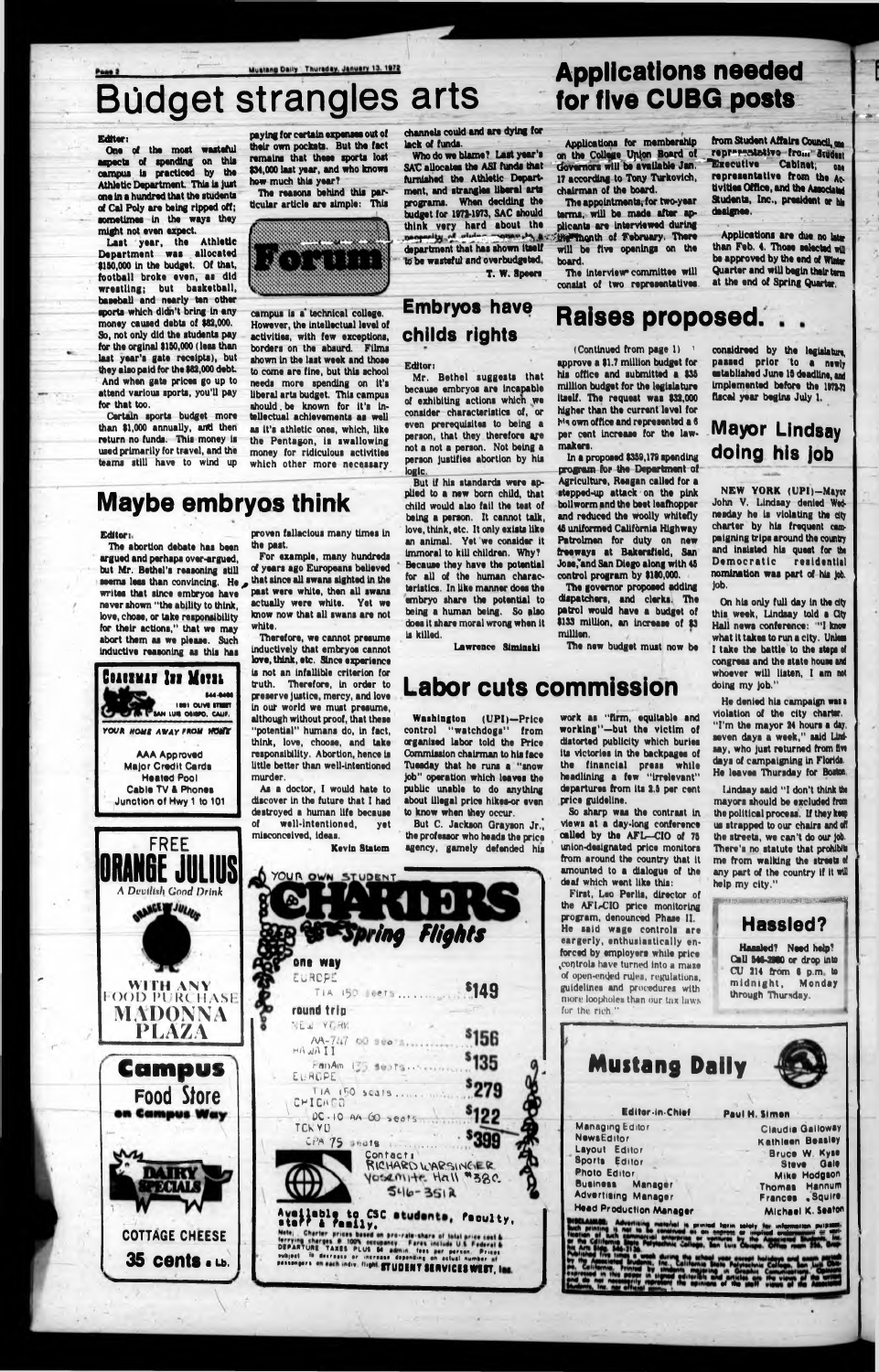# **16 FLAVORSI**

# Ice cream free-for-all Melody fills theater

#### **N BARBARA BE VAIN SEN**

A design contest held last rnring yielded an Innovative and colorful approach to culinary satisfaction and a summer job for two third year Architecture students. The opening of this new mterprlso. an Ice cream parlor located downstairs in the college wilon is scheduled for Wedmsday, Jan. 19 at 10 a.m.

The two students were allotted (30,000 for their budget and undercut it by approximately |S,000. Nevertheless they were able to create a cosy, but modern atmosphere. The moat interesting feature In the shop Is their drinking fountain. The students wrote away to a manufacturer In Berkeley for "their most new and different fountain" and ended up with one ao now that there isn't even a patent on it.

On hand will be Alan Anderson and Craig Beener who spent the summer designing and building the shop, Tony Turkovich, Director of the Board of Governors, and Doris Bovine, amervisor of the parlor. Free aample cones will be offered them between 10 a.m. and 12 noon.

According to Everett Durrough of the Dining Hall most of the ice cream Is made on this campus and "la a quality product comparable to any you can get outside at a reasonable price."

The founatin itself is a black (lobe resting on a pebbled concrete stand which is set In a circular brick base. It's almost amazing the way the two buttons are pressed, water shoots out, rolls down the globe and Is captured by a second rim and disappears from sight. It would seem that the floor would be flooded, which is the phenomenal advantage of the fountain.



 $\frac{1}{2}$   $\frac{1}{2}$   $\frac{1}{2}$   $\frac{1}{2}$   $\frac{1}{2}$   $\frac{1}{2}$   $\frac{1}{2}$ 

**Soprano Nells Oirolo and violinist Virginia Wright will be joined by the College Chamber Singers for the program, which** will take place in the campus theater starting at 11 a.m. Accompanist will be pianist Ronald V. Ratcliffe.

The ice cream shop is open seven days a week, from 10-8. However, this is only temporary for demand from students and student activities will probably create longer hours for the parlor.

Student help has been hired to staff the ice cream parlor. Those Interested can contact Dorothy Bovine in the shop for more in-

**Two musicians who are well kpown to Central Coast area audiences will be featured during the College Hour Concert planned for this morning.**

Inter-Varsity Christian Fellowship (IVCF) will be having an open meeting Thursday at 7 pm. In CU 220. Guest speaker rill be Doug Ericsson of the IVCF staff for the trl-countlee.

**Both Mrs. Oirolo and Mrs. are wives of faculty members and Ratcliffs is a member of the music faculty, as Is John O. Russell who is director the vocal ensemble.**

formation. Training of the help has been going on since Its opening, Including the training of Alan Anderson who also managed a part time job after his summer work.

**Programmed for the concert is chamber and choral music by composers as Ludwig Matyas Seiber, Thomas** **Morely, John Bennett, John Dowland, Igor Stravinsky, and Michael Hemagln.**

**This morning's oonoert is part of a series of such programs given throughout the oollegs year under the sponsorship of the Music Department. Admission will be free and the public is invited to attend.**

**Russell indicated that there are presently openings in the group and that applications are invited.**

#### **Increased pay**

 $\overline{\mathbf{c}}$ **OPEN 24 HRS. Support Your Basketball Team Los Osos Rd. and U.S. 101**

**Washington** (DPI)**-President Nixon Tuesday ordered pay increases for about 118,230 federal blue dollar workers whose scheduled raises were blocked during the 90-day wage-price freese. '**

Student washes apple In new globular fountain.

Black, gold, beige, and white are the colors used In the shop. Black and gold marbled tiles panel the wall behind (he counter and section of the parlor. Lemon colored tables surrounded by molded white chairs with black leatherette cushions seat the customers along with a curved 16 foot bar.

## Christians will meet

IVCF, along with Campus Oosdae for Christ, has been second annual Mark of the Christian conference, to be held Jan. 21-22 at Westmont College In Santa Barbara.

Interested persons may pick up registration forma and obtain information about the conference at Thursday night's meeting, or by calling Apartment Five, 644-



The parlor which has been open since the beginning of school has already stim ulated quite a business even In the middle of winter. All hours of the day students can be found drifting In and out eating cones, shakes, sodas, sundaes, banana splits, etc. and groups of secretaries flood in on their coffee breaks discussing whether they are eating their Ice cream cones the "sensous way."

Mustang Daily Thursday, January 13, 1972







C